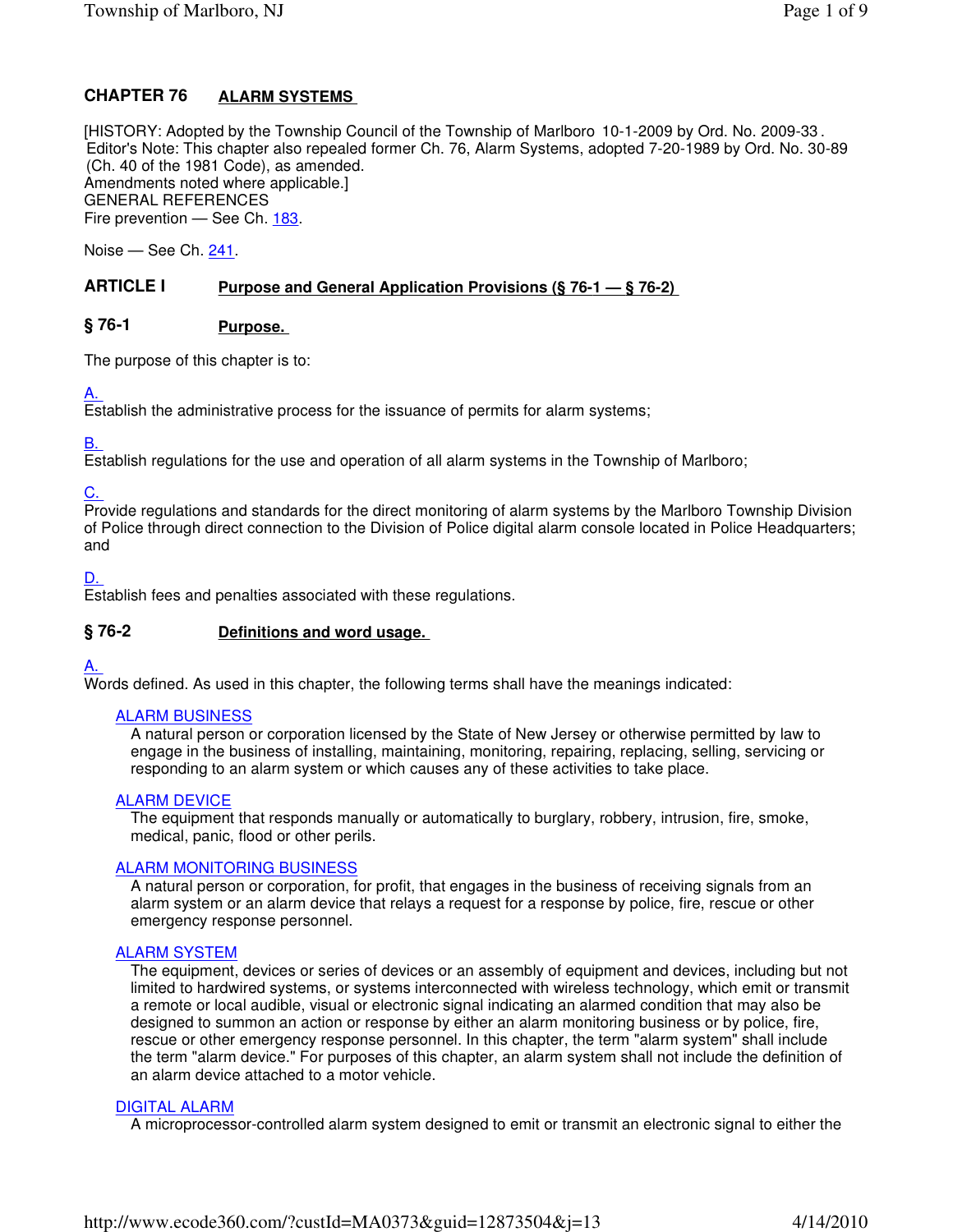Marlboro Division of Police digital alarm console, or an alarm monitoring business.

# DIGITAL ALARM CONSOLE

The digital equipment or control panel of devices that provide a visual and/or audio notification within Police Headquarters in Marlboro Township that an alarm system within the Township requires a response by police, fire, rescue, or other emergency response personnel.

# DIVISION OF POLICE

The Marlboro Township Division of Police.

# FALSE ALARM

An alarm or signal activation, emission or transmission emanating from an alarm system which results in a response by police, fire, rescue or other emergency response personnel, when no emergency condition exists, that is caused by the negligent use or intentional misuse of the alarm system by the owner or alarm monitoring business. No emergency condition exists, if the responding police officer finds no evidence of an actual or attempted criminal offense, or where fire responders find no evidence of heat, smoke or fire conditions that would cause an alarm, or where rescue or other emergency responders find no evidence of medical, panic, flood or other perils requiring rescue or other emergency response personnel.

# **PERSON**

Any natural-born human or any partnership, corporation or association, whether for profit or not for profit.

# POLICE CHIEF OR HIS DESIGNATED REPRESENTATIVE

## (1)

## POLICE CHIEF

— The Police Chief or Acting Police Chief of the Marlboro Township Division of Police.

### $(2)$

### DESIGNATED REPRESENTATIVE

 — Any person designated by the Police Chief or the Acting Police Chief to perform a function required or permitted by the provisions of this chapter. The term "designated representative" shall be limited to members of the Township Division of Police or employees of the Division of Police assigned to and working in the Police Administration Section.

### REGISTRANT

A person that has registered an alarm system according to the provisions of this chapter.

### **TOWNSHIP**

The Township of Marlboro.

## B.

Word usage. When not inconsistent with the context, words used in the present tense include the future, words used in the plural number include the singular number, and words in the singular number include the plural number. The word "shall" is always mandatory.

#### **Alarm Systems Permits and Regulations (§ 76-3 — § 76-8) ARTICLE II**

#### **Alarm system permit. § 76-3**

### A.

Permit required.

[Amended 11-12-2009 by Ord. No. 2009-34 ]

## (1)

Every owner of an alarm system located in the Township shall obtain a permit for the alarm system from the Division of Police on an annual basis. An alarm system permit shall be obtained for each alarm system location owned by the applicant. If the owner of an alarm system fails to obtain a permit for an alarm system, the owner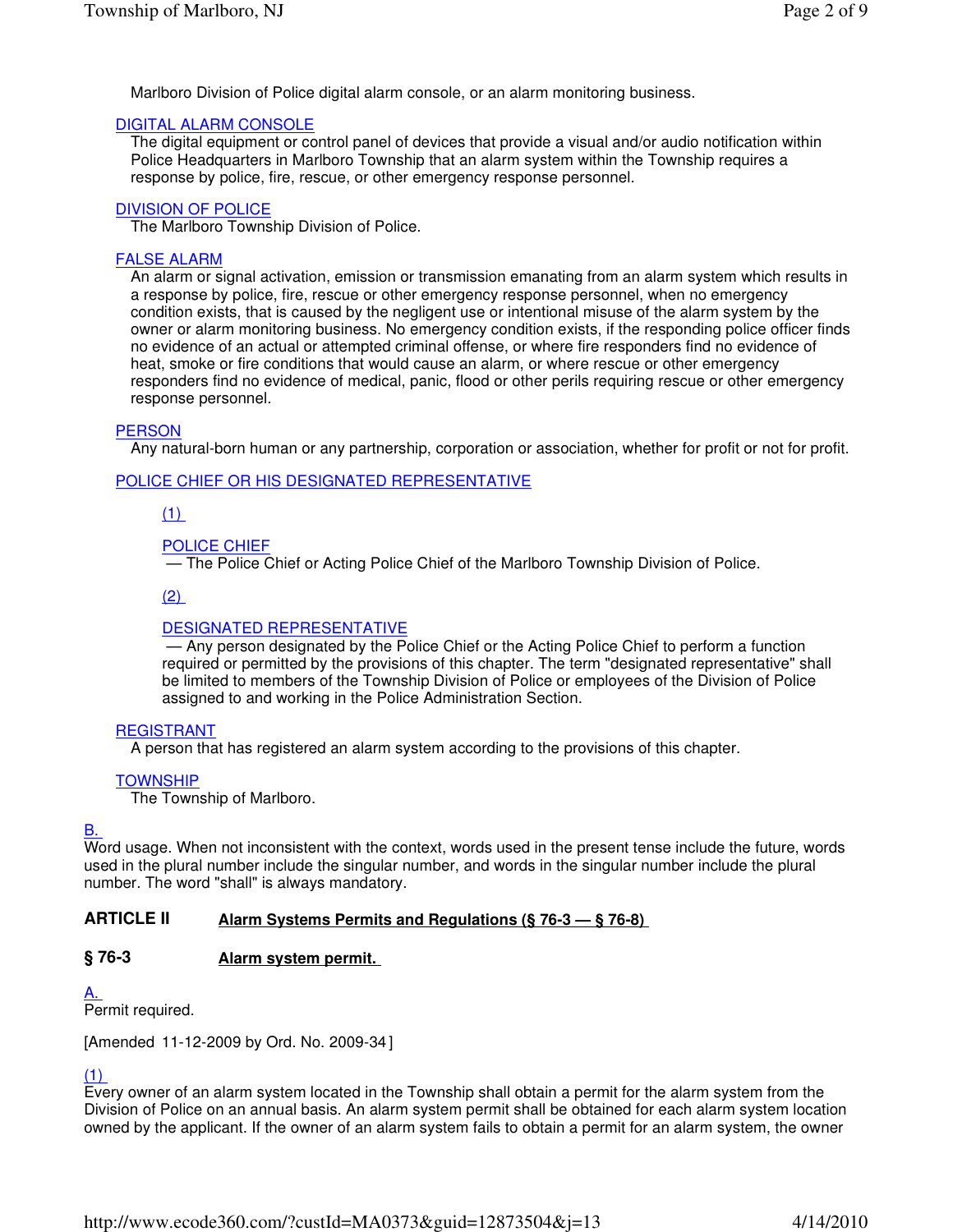shall be assessed the following administrative penalties in addition to the payment of the alarm system permit:

## (a)

An administrative penalty of \$5 shall be due at the time of payment of the alarm system permit fee for an alarm system permit obtained within 30 days of receipt of a notice from the Police Division that the alarm system is not currently registered with the Police Division. This payment shall be due and payable in addition to the alarm system permit fee.

## (b)

An administrative penalty of \$10 shall be due at the time of the payment of the alarm system permit fee for an alarm system permit that is obtained within 31 to 60 days of receipt of a notice from the Police Division that the alarm system is not currently registered with the Police Division. This payment shall be due and payable in addition to the alarm system permit fee.

## (c)

An administrative penalty of \$20 shall be due at the time of the payment of the alarm system permit fee for an alarm system permit that is obtained within 61 to 90 days of receipt of a notice from the Police Division that the alarm system is not currently registered with the Police Division. This payment shall be due and payable in addition to the alarm system permit fee.

## (2)

If an alarm system owner fails to obtain an alarm system permit within 90 days of receipt of a notice from the Police Division that the alarm system is not currently registered with the Police Division, then such owner shall be deemed to be in violation of the Code of the Township of Marlboro and thereby subject to the imposition of the fines and penalties set forth in  $\S 4-3$  of the Code. No municipal court appearance shall be required unless the owner pleads not guilty to the alleged violation.

## B.

An owner of an alarm system may delegate the responsibility for obtaining an alarm system permit to the alarm business that installs, maintains or operates the alarm system, or to an alarm monitoring company, however, failure of the alarm business or alarm monitoring company to obtain an alarm system permit shall not absolve the owner of the alarm system from the responsibility for obtaining an alarm system permit from the Township.

### <u>C.</u>

The annual fee for obtaining an alarm system permit is \$10 per alarm system location.

### D.

All alarm system permits issued by the Division of Police prior to the effective date of this chapter shall remain in full force and effect until December 31, 2009.

### E.

Each alarm system application shall contain the following information:

### (1)

Name, complete address (including apartment or room number), and telephone numbers (including home phone number, cell phone number and office phone number, if applicable) of the owner of the alarm system.

#### (2)

Complete address (including apartment or room number) of the alarm system, if it differs from the address of the alarm system owner.

### (3)

Name, complete address (including apartment or room number), and telephone number of the alarm business that is under contract with the alarm system owner to monitor the alarm system (information to be provided if applicable). The applicant must include an alarm business telephone phone number where the alarm business may be reached 24 hours per day, seven days per week by the Police Division.

### (4)

Description of the manufacturer, model and type of alarm system, including the types of circumstances that are alarmed, i.e., burglar, fire or medical condition(s) at a commercial, residential, or other location.

## (5)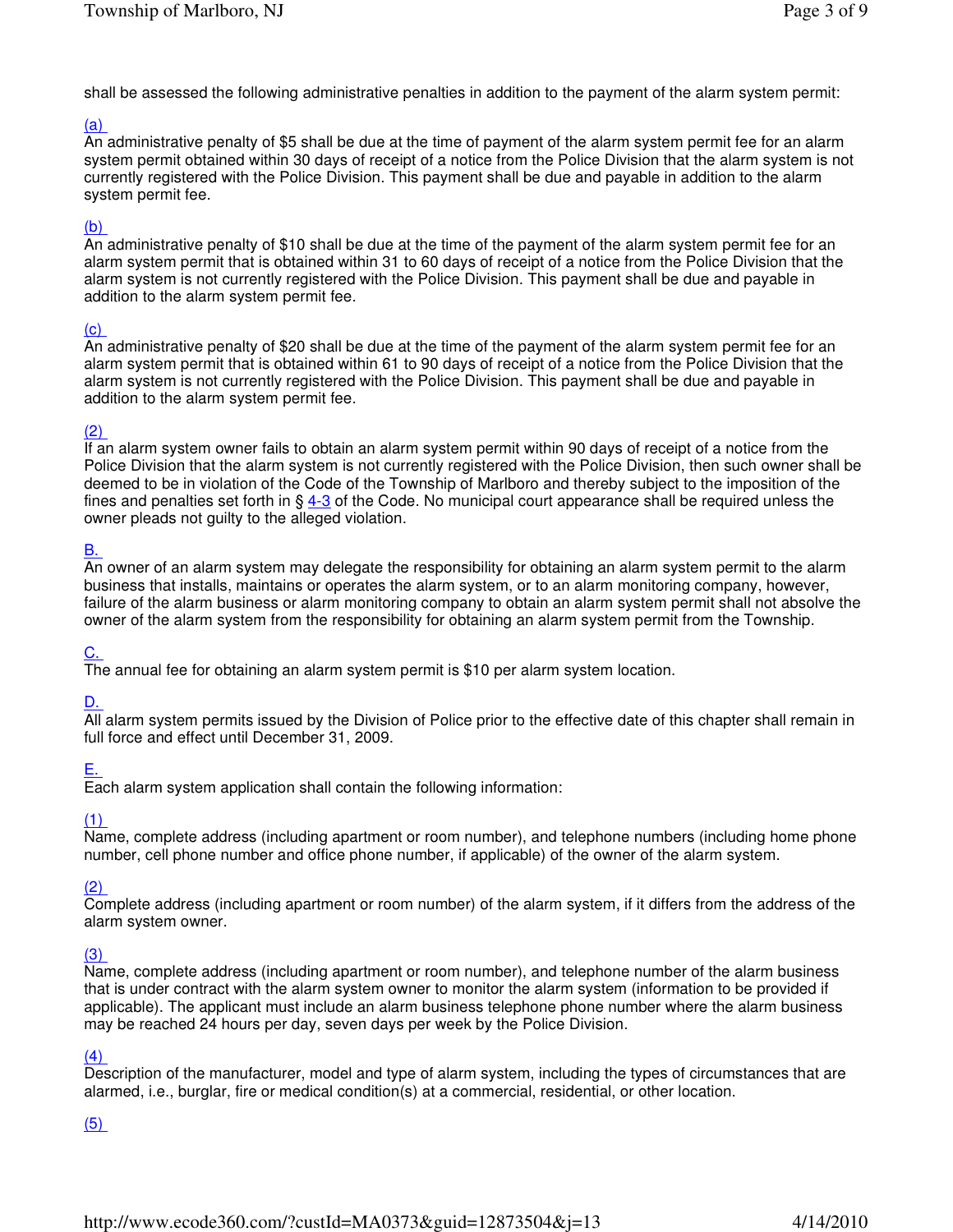Any dangerous or special conditions present at the location where the alarm system is used.

# (6)

Names and telephone numbers of two individuals who are able to, and have agreed to, receive notification from the Township when the alarm system is activated and who have further agreed to respond to the alarm system location within 20 minutes of a request from the Township, and who can gain access or grant access to the alarm system location for the purpose of responding to the alarm or deactivating the alarm system, if necessary.

## (7)

The type of business activity conducted at the alarm system location, if applicable.

## (8)

Date of installation of the alarm system, if known.

## (9)

Name of alarm business that provided installation of alarm system, if known.

## (10)

Statement by the owner of the alarm system that the owner has received and maintained a copy of the operating instructions for the alarm system. If the permit application is made by an alarm business or an alarm monitoring company on behalf of the owner of the alarm system, then the business or company shall certify that it has provided the owner of the alarm system with the operating instructions for the alarm system and that it has also trained the alarm system owner in the proper use of the alarm system.

## (11)

An acknowledgement of receipt of a copy of the Township's regulations concerning false alarms.

## $(12)$

Indication of whether or not the alarm system owner has ever had an alarm system permit revoked.

### $(13)$

An acknowledgement that false statements made by the applicant for the purpose of obtaining an alarm system permit shall be sufficient cause to refuse to issue a permit, and to pursue all available civil and criminal remedies against the applicant.

### $(14)$

An acknowledgement that the applicant must advise the Division of Police of any material change in circumstance that alters the information provided in the application within five business days of a change of circumstance.

### (15)

An acknowledgement that the applicant must pay any outstanding fees or penalties established by this chapter 76 prior to the issuance of an alarm system permit.

### $(16)$

Proof, if required due to false alarms, of the inspection and correction of any defects or malfunctions in the alarm system.

## F.

An alarm system permit shall expire 12 months from the date of issue. A registrant shall file an application for renewal of an alarm system permit prior to the expiration date of the permit. Failure to renew an alarm system permit by the expiration date will result in the alarm system being classified as unregistered, which may result in the imposition of the penalties described in § 76-3A.

[Amended 11-12-2009 by Ord. No. 2009-34 ]

## G.

All alarm systems that have not previously registered with the Township shall be registered with the Township within 30 days of the effective date of this chapter.

### H.

All alarm systems shall be registered within 30 days of installation.

# **Administrative penalties.**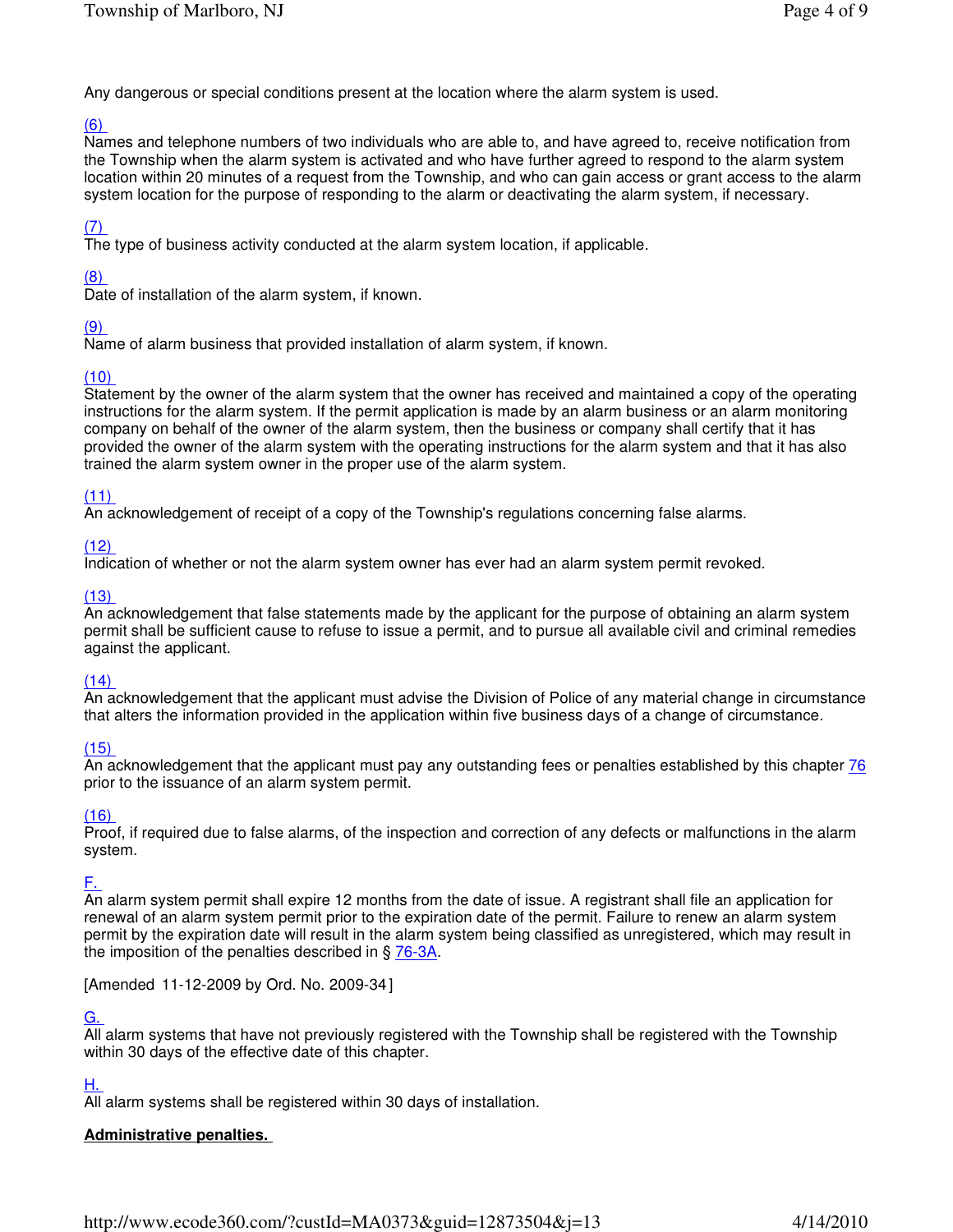#### **Administrative penalties. § 76-4**

[Amended 11-12-2009 by Ord. No. 2009-34 ]

Any person that owns an alarm system without having obtained an alarm system permit shall be subject to the penalties described in § 76-3A. No Municipal Court appearance shall be required unless the owner pleads not guilty to the alleged violation.

#### **Regulation of alarm systems. § 76-5**

# A.

Every owner of an alarm system shall maintain the alarm system or cause the alarm system to be maintained in a manner that minimizes or eliminates false alarms which are a burden on the limited resources of the Township.

# B.

Every owner of an alarm system shall respond to, or ensure that its authorized personnel respond to, the alarm system location within 20 minutes of a request by the Division of Police in order to gain access to the alarm system location or deactivate the alarm system, if necessary.

# C.

If an alarm system emits two false alarms in any one-year period, the owner of the alarm system shall have the alarm system inspected for defects or malfunctions by an alarm business and the registrant shall provide proof of the alarm system inspection and the correction of any defects or malfunctions to the Division of Police at the time of registration or reregistration of the alarm system. If no defects or malfunctions are discovered during the inspection by the alarm business, the alarm business shall provide training or retraining to the owner or users of the alarm system in the proper use of the system, and the registrant shall provide proof of training or retraining in the use of the alarm system to the Division of Police at the time of registration or reregistration.

# D.

If an alarm system emits three or more false alarms in any one-year period, the owner of the alarm system shall have the alarm system inspected for defects or malfunctions by an alarm business and the registrant shall provide proof of the inspection of the alarm system and the correction of any defects or malfunctions to the Division of Police at the time of registration or reregistration of the alarm system. If no defects or malfunctions are discovered during the inspection by the alarm business, the alarm business shall provide training or retraining to the owner or users of the alarm system in the proper use of the alarm system, and the registrant shall be required to provide proof of training or retraining in the use of the alarm system to the Division of Police at the time of registration or reregistration. Additionally, at the time of registration or reregistration, the registrant shall pay an additional registration fee as follows:

# (1)

For three or four false alarms in the previous year an additional registration fee of \$20.

# (2)

For five or six false alarms in the previous year an additional registration fee of \$40.

# (3)

For seven to nine false alarms in the previous year an additional registration fee of \$100.

# (4)

For 10 or more false alarms in the previous year an additional registration fee of \$200.

# E.

Notwithstanding the foregoing regulatory provisions, the Division of Police retains the authority to issue criminal complaints or summonses for disorderly conduct emanating from the report of a false public alarm.

## F.

Any person testing an alarm system shall notify the Division of Police immediately prior to and after the testing is completed. Failure to do so shall subject such person to the penalties set forth in § 4-3 of the Code.

## G.

All components of an alarm system shall be maintained by the owner in good repair. When evidence exists that there has been a mechanical failure or malfunction of an alarm system, the Chief of Police may order that the alarm system be deactivated until the mechanical failure or malfunction can be repaired and serviced by an alarm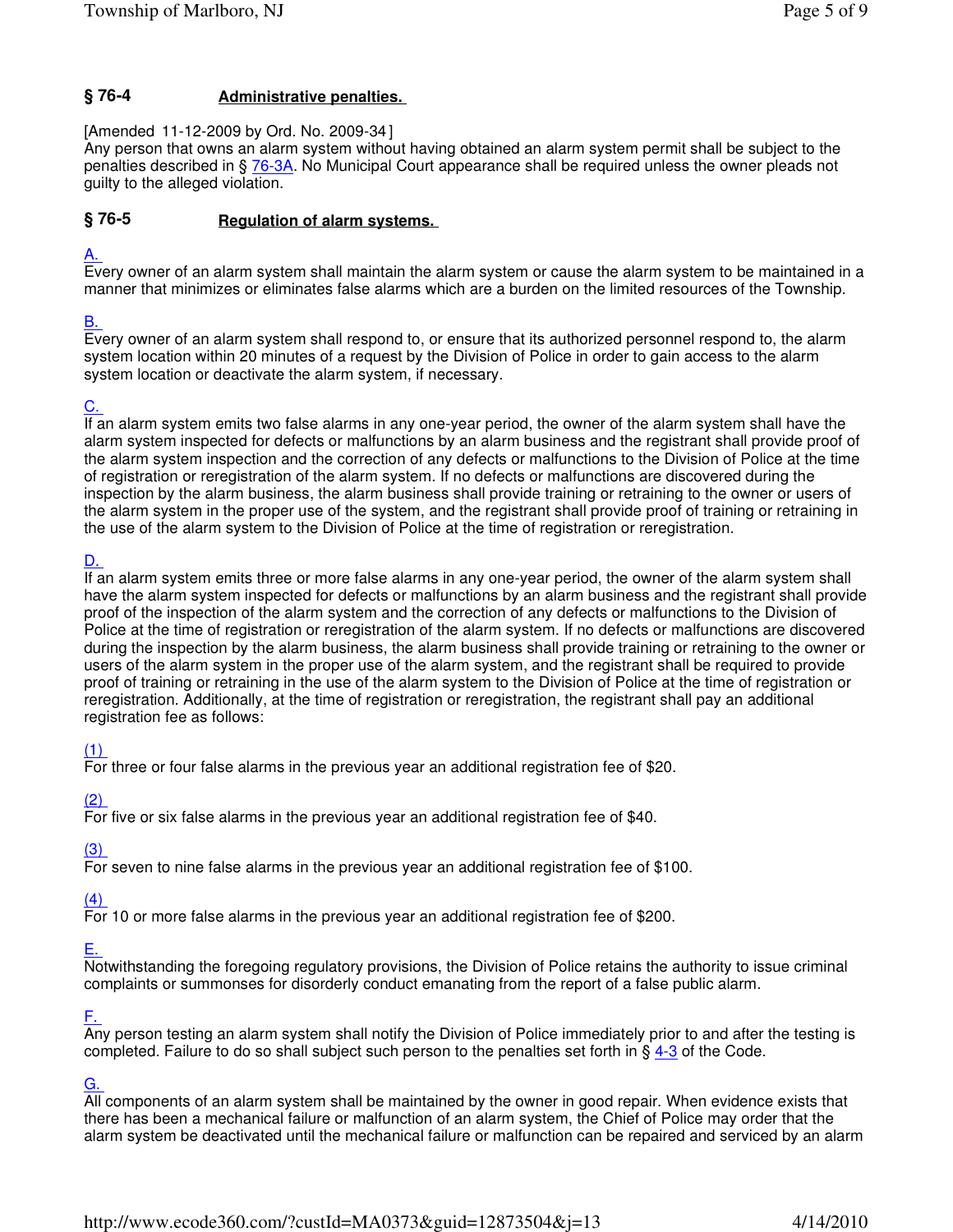business. In the event that an alarm system owner fails to deactivate an alarm system that has evidence of a mechanical failure or malfunction, after being ordered to do so by the Police Chief, the Division of Police shall have the right to exercise its discretion in the use of limited police resources to give lower priority to the response to alarm signal activations from malfunctioning alarm systems until the owner of the alarm system, or the owner's authorized representative, provides proof to the Division of Police that the alarm system has been repaired, serviced and inspected by an alarm business that has certified that the alarm system is operating in accordance with the design and operational standards imposed by the alarm system manufacturer. In the event that it is determined by the Division of Police to give lower priority to the response to alarm signal activations from a malfunctioning alarm system, the Division of Police shall provide notice to the alarm system owner or the owner's designated emergency contact by the quickest means possible at the time of discovery of the malfunction, followed by written notice that this procedure was utilized in the interest of public safety.

## H.

All fees required by this chapter shall be payable to the Township of Marlboro at the time of registration or reregistration of the alarm system.

#### **False alarms. § 76-6**

## A.

It is a violation of the Code of the Township of Marlboro for any person to cause a false alarm. In the event that an alarm system is activated in a circumstance where no emergency exists, the alarm system owner or alarm monitoring business shall have an affirmative duty to notify the Police Division immediately to prevent the unnecessary dispatch of police, fire, rescue or other emergency response personnel. The Chief of Police shall keep a record of all false alarms and conduct any investigations he or she deems necessary regarding false alarms.

## B.

The following penalties shall be imposed by the Municipal Court upon a finding or determination that a false alarm has occurred, or that the alarm system owner or alarm monitoring business has failed to notify the Police Division as required by § 76-6A.

### (1)

For the first or second offense in any given calendar year, a written warning shall be issued by the Police Division;

### (2)

For the third offense in the same calendar year, a fine of at least \$20 shall be imposed by the Marlboro Municipal Court;

## (3)

For the fourth and each subsequent offense, a fine of at least \$50 shall be imposed by the Marlboro Municipal Court.

## <u>C.</u>

An alarm system owner or alarm monitoring business shall not be found guilty of causing a false alarm if an investigation determines that the alarm system activation was caused by a power failure, telephone system malfunction, alarm system malfunction, any act of God, or any other cause clearly beyond the control of the alarm system owner or alarm monitoring business.

### D.

Notwithstanding the foregoing regulatory provisions, the Division of Police retains the authority to issue criminal complaints or summonses for disorderly conduct emanating from the report of a false public alarm.

#### **Rule-making authority. § 76-7**

The Chief of Police may promulgate forms, rules and regulations to implement the purposes of this chapter as well as to provide for efficient recordkeeping, management and administration of this chapter.

#### **Violations and penalties. § 76-8**

Any person, firm or corporation found guilty in the Municipal Court of the Township of Marlboro for violation of the terms of this chapter shall be subject to the fines and penalties set forth in § 4-3 of the Code.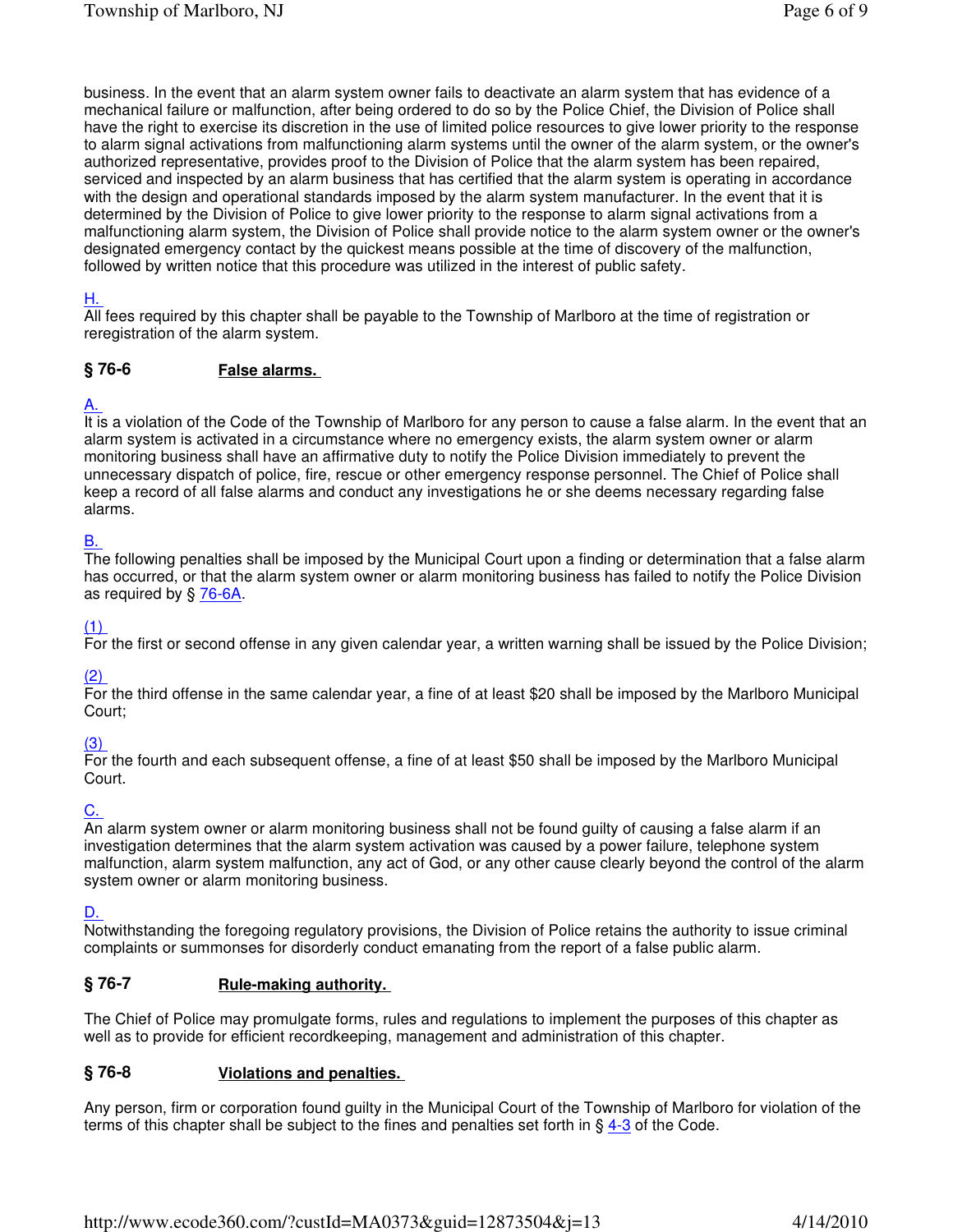#### **Direct Connection of alarm system to Division of Police Digital Alarm Console (§ 76-9 — § 76-13) ARTICLE III**

#### **Connection to digital alarm console. § 76-9**

An alarm system located within the Township of Marlboro may be directly connected to the digital alarm console, provided that the alarm system is a digital alarm that is compatible with the digital alarm console and meets the minimum specifications established by the Division of Police and further provided that the direct connection of an alarm system will not cause an undue burden on the limited resources of the Township or otherwise endanger the health, safety and welfare of the citizens of the Township, as determined by the Police Chief.

#### **Procedures for connection to digital alarm console. § 76-10**

## A.

No alarm system shall be connected to the digital alarm console without the approval of the Police Chief.

## B.

No alarm system shall be connected to the digital alarm console unless it uses Digital Dialer Technology and plain old telephone lines (POTS) and/or public switch telephone network (PSTN).

# C.

The Police Chief may approve the connection of an alarm system directly to the digital alarm console after the Police Chief determines that the connection of the alarm system to the digital alarm console will not cause an undue burden on the limited resources of the Township or otherwise endanger the health, safety and welfare of the citizens of the Township.

# D.

No alarm system shall be connected to the digital alarm console if it is technologically incompatible with the digital alarm console.

# E.

An alarm system owner must fill out a digital alarm console permit application provided by the Division of Police that at a minimum requests the following information:

# (1)

Name, complete address (including apartment or room number), and telephone number (including home phone number, cell phone number and office phone number, if applicable) of the owner of the alarm system.

## (2)

Complete address (including apartment or room number) of the alarm system, if it differs from the address of the alarm system owner.

## (3)

Name, complete address (including apartment or room number), and telephone number of the alarm business that is under contract with the alarm system owner to maintain the alarm system, if applicable.

## (4)

Description of the manufacturer, model and type of alarm system, including the types of circumstances that are alarmed, i.e., burglar, fire or medical condition at a commercial, residential or other location.

## (5)

Any dangerous or special conditions present at the location where the alarm system is used.

## (6)

Names and telephone numbers of two individuals who are able to, and have agreed to, receive notification from the Township when the alarm system is activated and who have further agreed to respond to the alarm system location within 20 minutes of a request from the Township, and who can gain access or grant access to the alarm system location for the purpose of responding to the alarm or deactivating the alarm system, if necessary.

# (7)

The type of business activity conducted at the alarm system location, if applicable.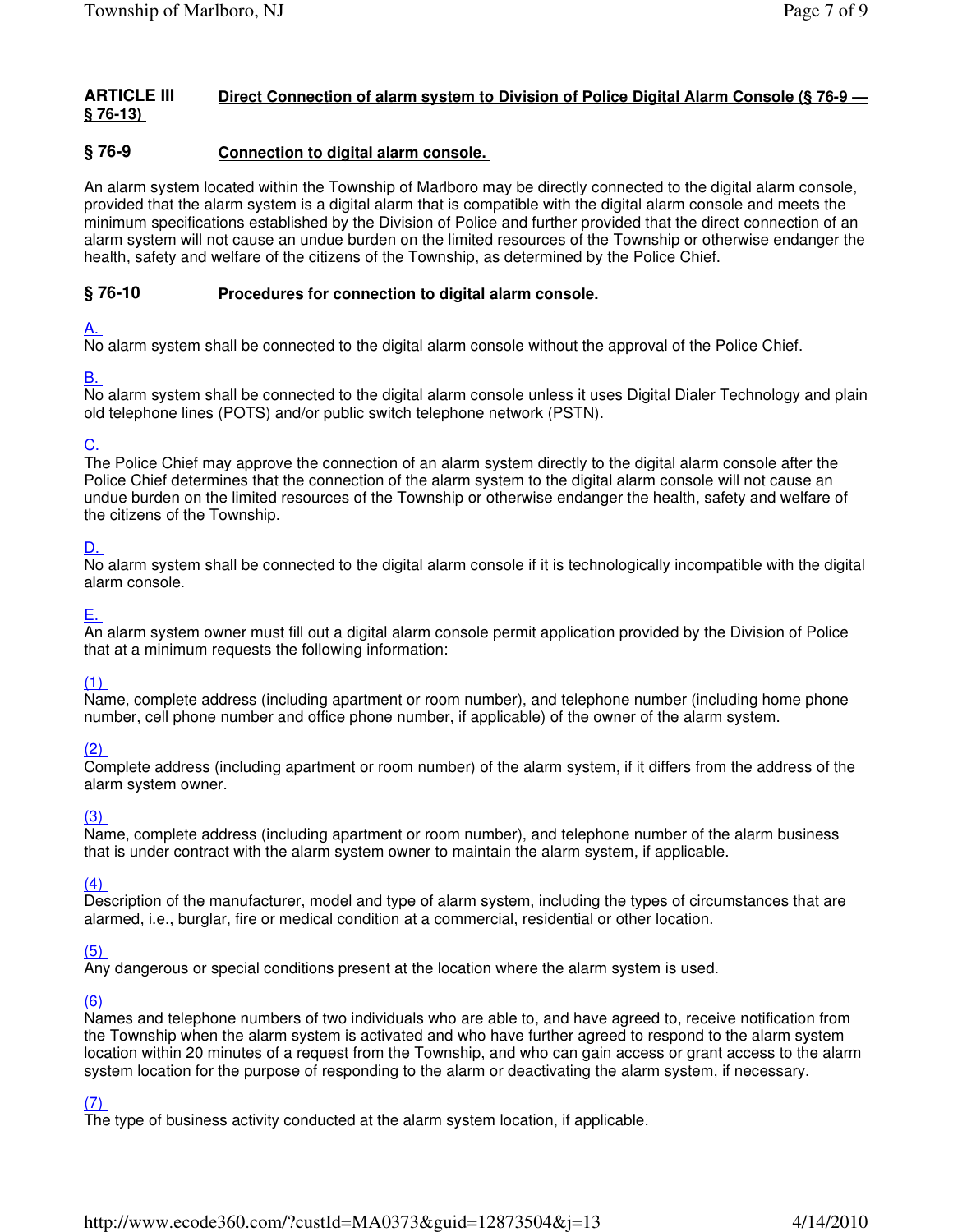# (8)

Date of installation of the alarm system, if known.

# (9)

Name of alarm business that provided installation of alarm system, if known.

# (10)

Statement by the owner of the alarm system that he/she/it has received and maintained a copy of the operating instructions for the alarm system. If the permit application is made by an alarm business on behalf of the owner, the alarm business shall certify that it has provided the owner of the alarm system with the operating instructions for the alarm system and that it has also trained the alarm system owner in the proper use of the alarm system.

# (11)

An acknowledgement of receipt of a copy of the Township's regulations concerning false alarms.

# $(12)$

Indication of whether or not the alarm system owner has ever had an alarm system permit revoked.

# (13)

An acknowledgement that false statements made by the applicant for the purpose of obtaining a digital alarm console permit shall be sufficient cause to refuse to issue a permit, and to pursue all available civil and criminal remedies against the applicant.

# $(14)$

An acknowledgement that the applicant must advise the Division of Police of any material change in circumstance that alters the information provided in the application within five business days of a change.

## (15)

An acknowledgement that the applicant must pay any outstanding fees or penalties established by this chapter prior to the issuance of a digital alarm console permit.

## (16)

Proof, if required due to false alarms, of the inspection and correction of any defects or malfunctions in the alarm system.

## F.

Digital alarm console permit fees shall be paid at the time of application as follows:

# (1)

A digital alarm console permit application fee of \$25 per alarm system connected; and

# (2)

A digital alarm console annual permit fee of \$270 per alarm system for each alarm system that emits a signal directly to the digital alarm console.

# G.

No digital alarm console fees shall be paid by the Township of Marlboro for any of its facilities, including but not limited to the Marlboro Swim Club, nor shall the Marlboro Board of Education be required to pay any digital alarm console fees for its facilities in the Township of Marlboro; nor shall any digital alarm console fees be paid by the volunteer fire companies, first aid or rescue squads in Marlboro Township. In addition, no digital alarm console fees shall be paid by any facility with an educational use or church use located within the Township, as the terms "church" and "educational use" are defined in § 220-4 of the Code.

#### **Authorized disconnection of alarm system from digital alarm console. § 76-11**

# A.

If an alarm system proves to be technologically incompatible with the digital alarm console after issuance of the digital alarm console permit, the Police Chief shall revoke the digital alarm console permit, order the disconnection of the alarm system from the digital alarm console and issue a refund to the registrant.

# B.

A digital alarm console permit shall expire on December 31 of the year it is issued. An alarm system owner shall